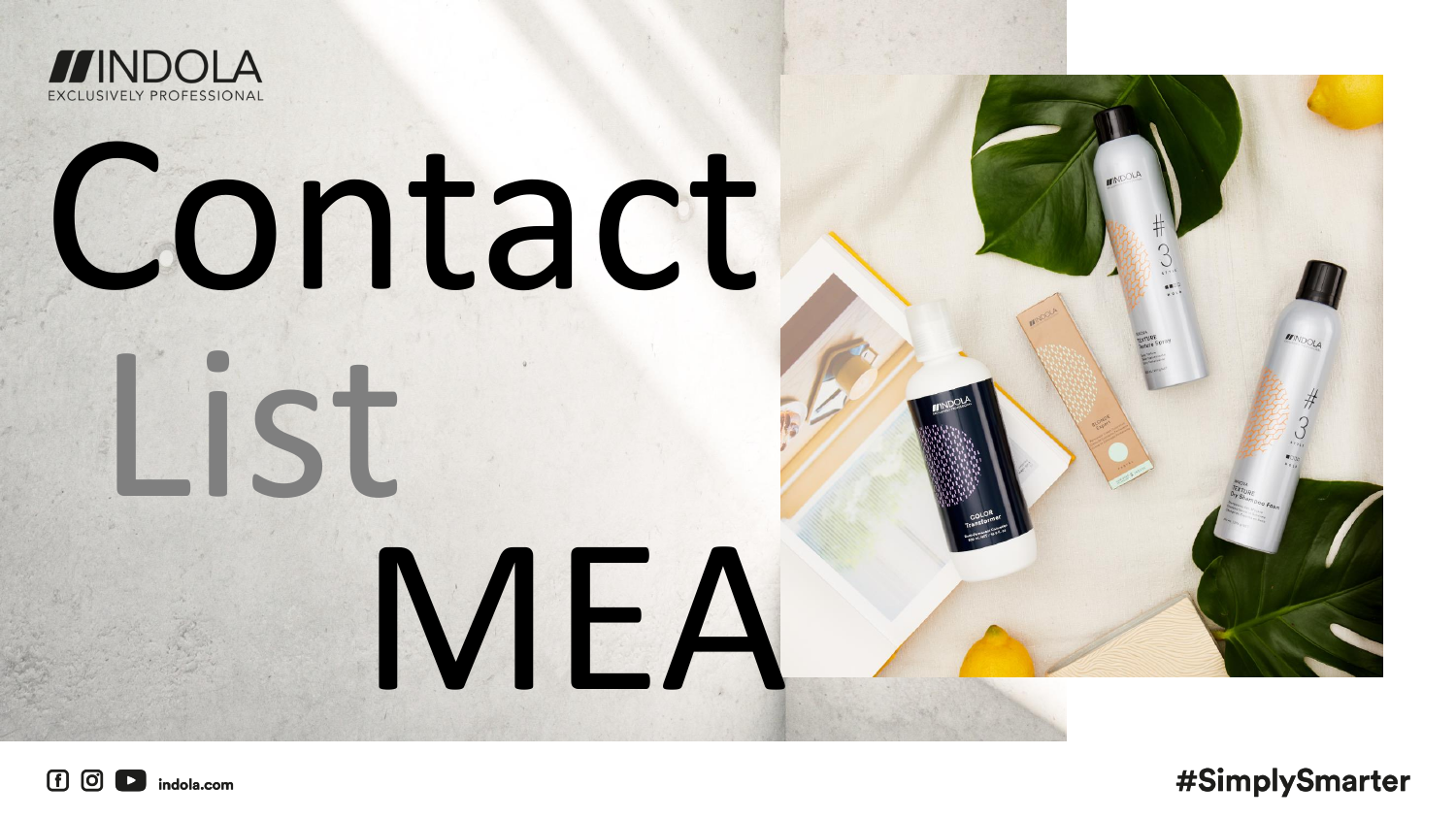

**TURKEY** Henkel office

Name: Henkel Jebel Ali FZCO

Address: Dubai Silicon Oasis, Headquarters Building, Block F, 4th Floor

City: Dubai

Zip Code: 341044

Phone Number: 00971 4 3893 333

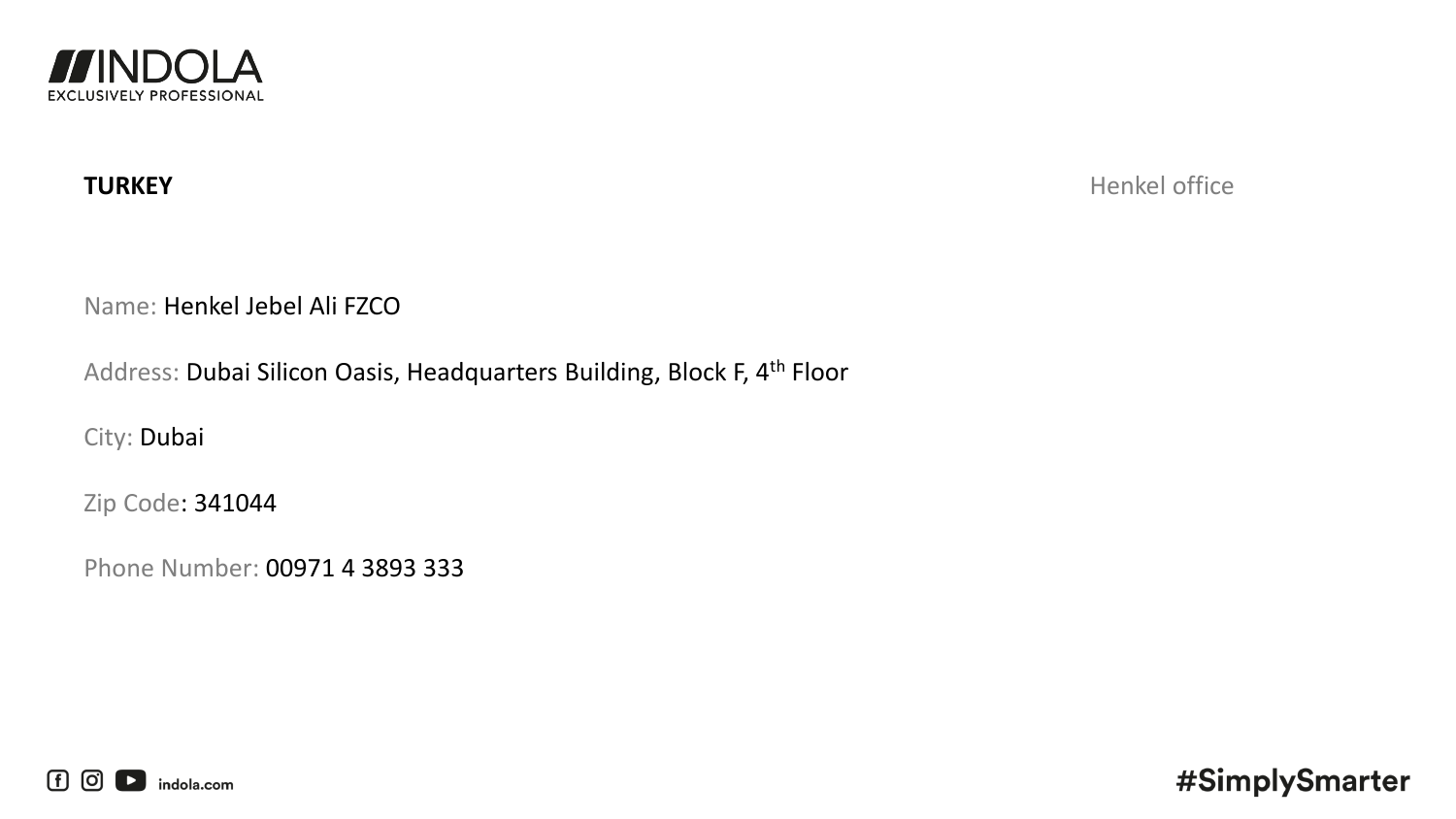

**TURKEY** Distributor

Name: Türk Henkel Kimya Sanayi ve Ticaret A.Ş.

Address: Fatih Sultan Mehmet Mahallesi Poligon Caddesi No 8 Buyaka İki Sitesi C Blok Ümraniye

City: Istanbul

Zip Code: 34771

Website: www.schwarzkopf-professional.com.tr

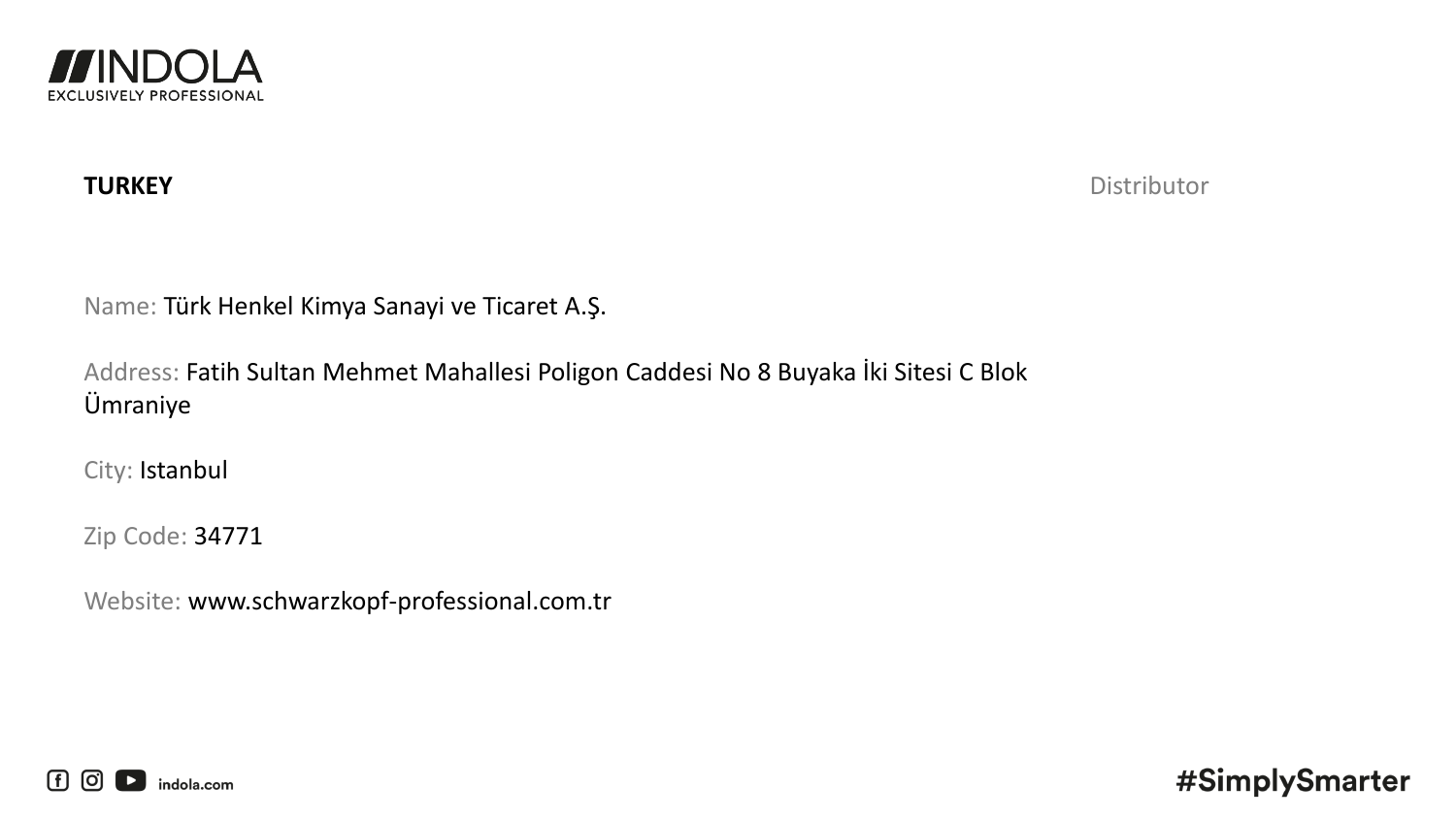

# **UNITED ARAB EMIRATES** Henkel office

Name: Henkel Jebel Ali FZCO

Address: Dubai Silicon Oasis, Headquarters Building, Block F, 4th Floor

City: Dubai

Zip Code: 341044

Phone Number: 00971 4 3893 333

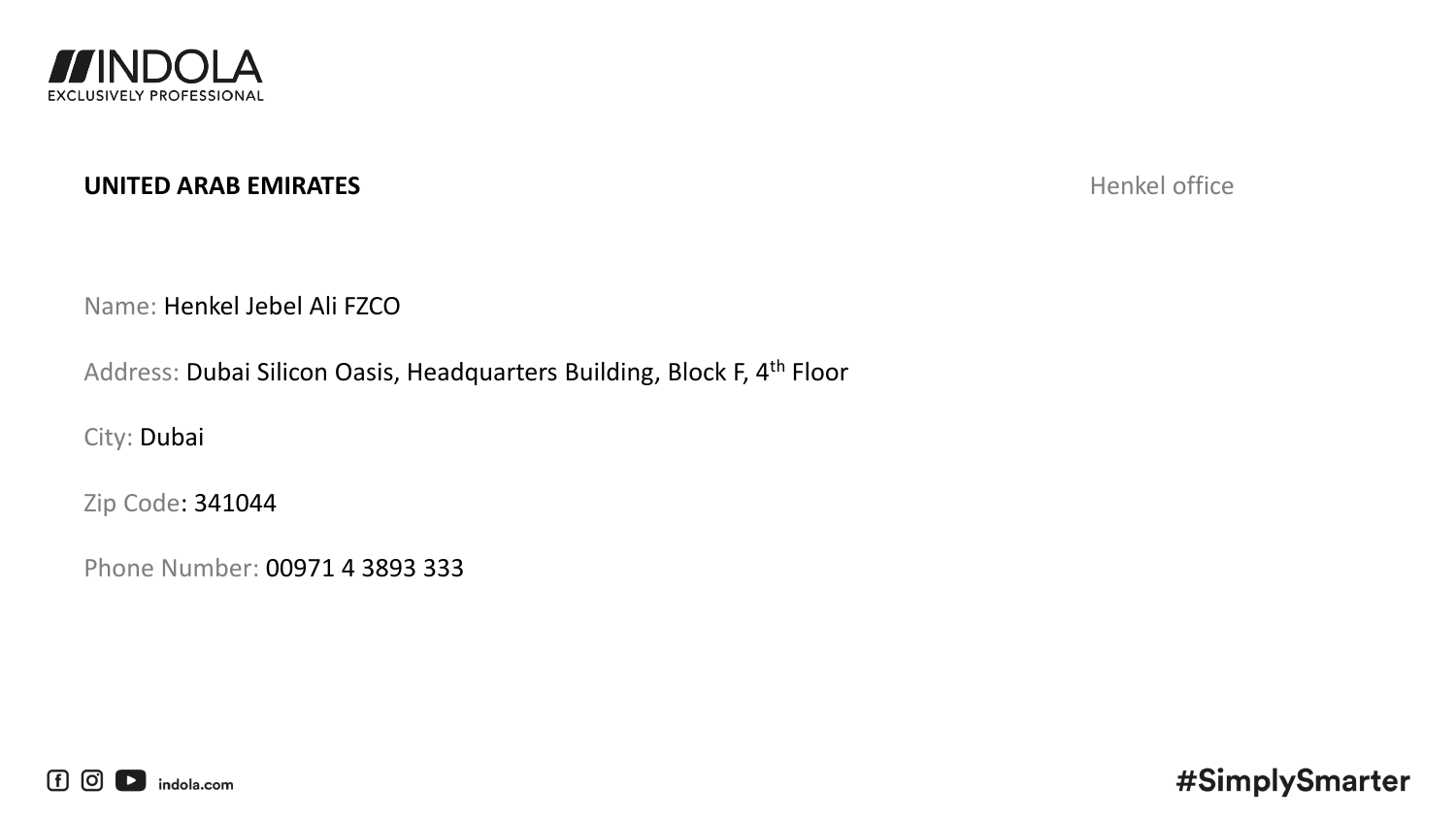

### **UNITED ARAB EMIRATES** Distributor

Name: Nazih Trading Establishment

Address: P.O. Box 13087, Salahuddin Street no. 2, Deira

City: Dubai

Phone Number: 00971 5 07709678

E-mail: abdou@nazih.com

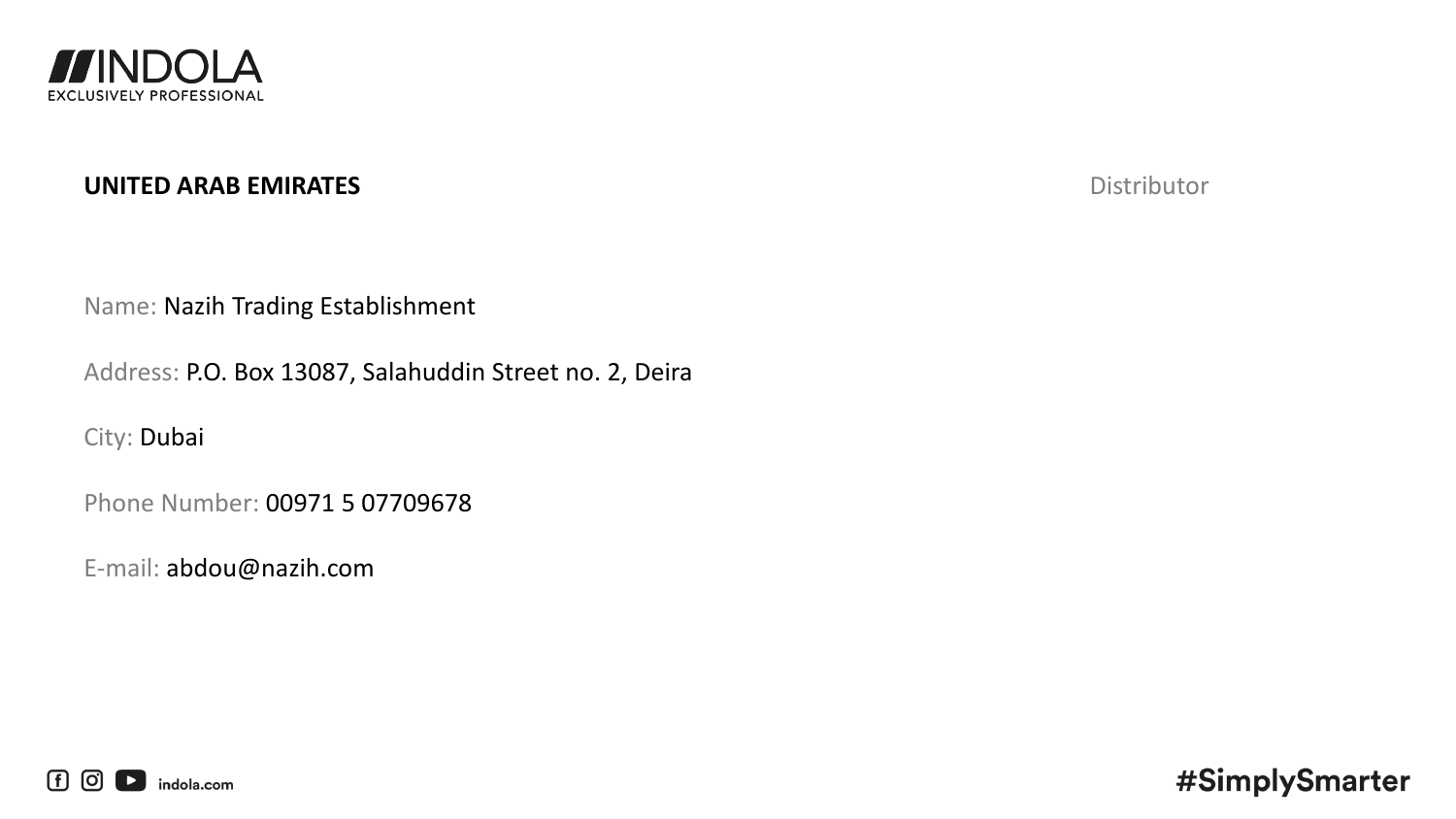

### **KINGDOM OF SAUDI ARABIA** Distributor

Name: Nazih Saudi Company for Cosmetic

Address: King Abdulla Street, Mohammedia Tower, 4th Floor, P.O. Box 3095

City: Al Khobar

Zip Code: 31952

Phone Number: 00966 13 869 2244

E-mail: wissam@nazih.com.sa

Website: www.nazih.com

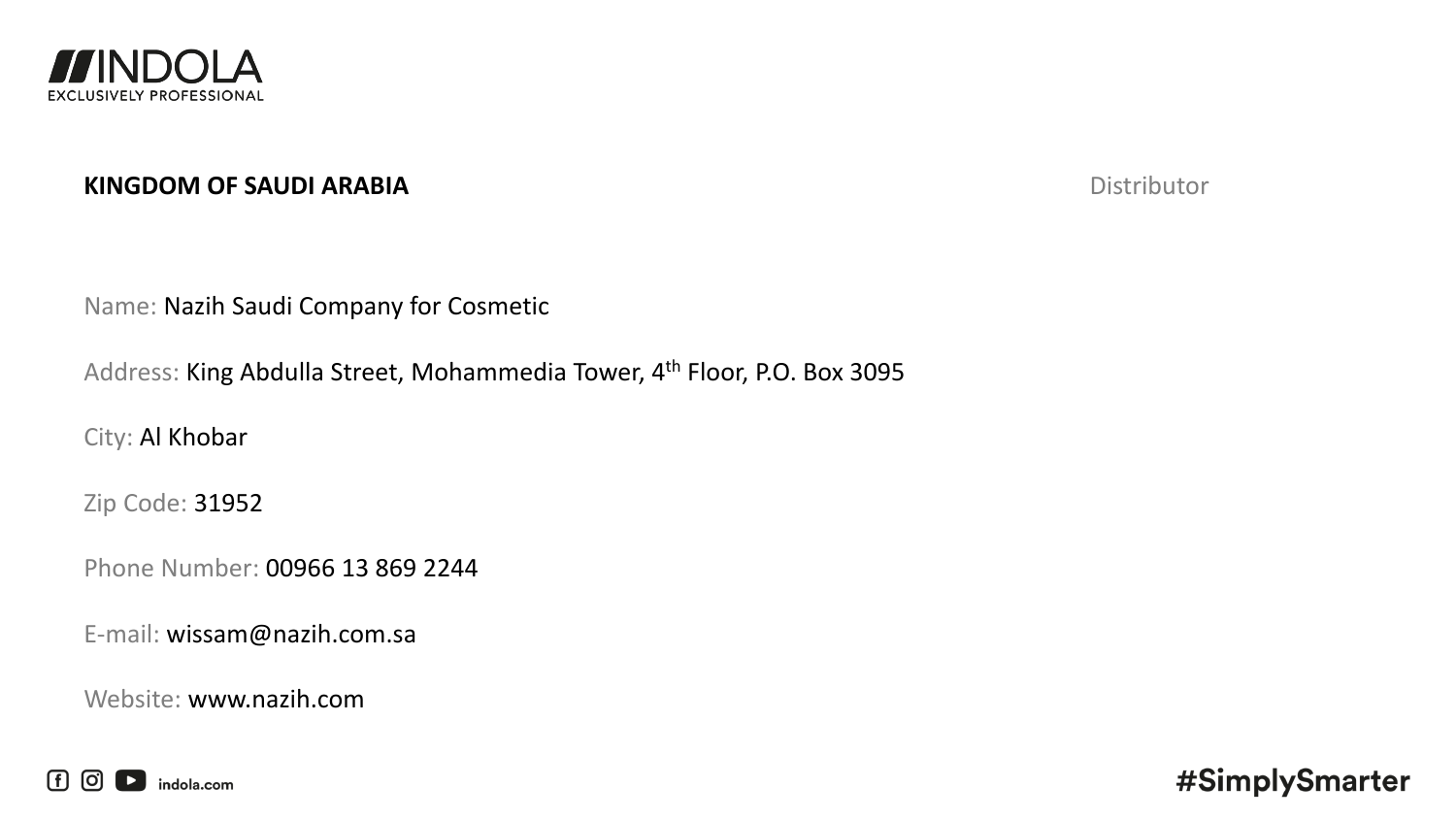

### **LEBANON, JORDAN, SYRIA** Distributor

Name: Nazih Trading Co.LLC

Address: AL Mazraa, Afif Al Tibi Street, Landmark Building, P.O. Box 113

City: Beirut

Zip Code: 5866

Phone Number: 00971 6 5739392

E-mail: salesupport1@nazih.com

Website: www.nazih.com

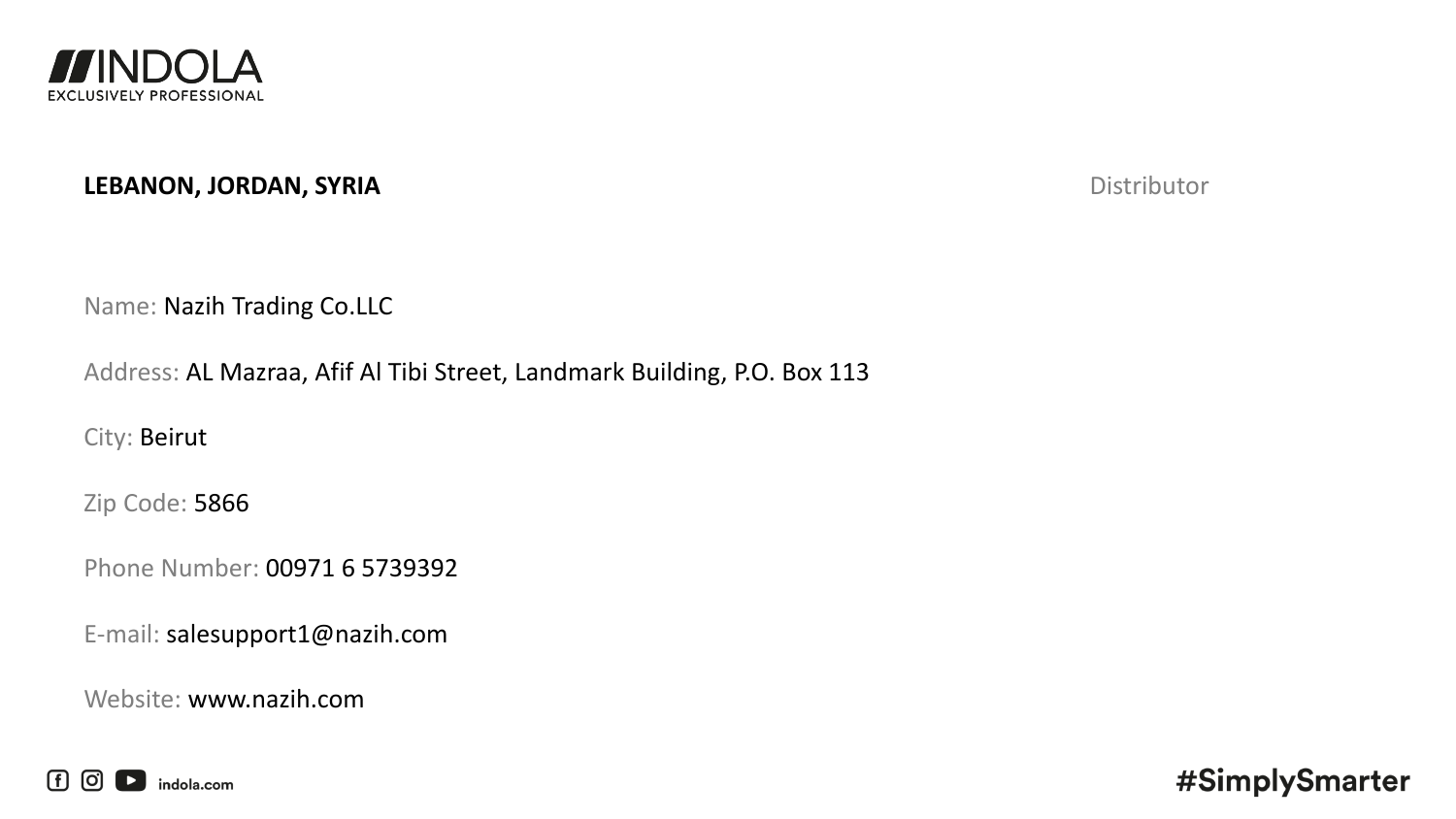

**KUWAIT** Distributor

Name: Nazih Int'l General Trading W.L.L.

Address: P.O. Box No. 26332

City: Safat

Zip Code: 13124

Phone Number: 00965 24333308

E-mail: kwtcm@nazih.com

Website: www.nazih.com

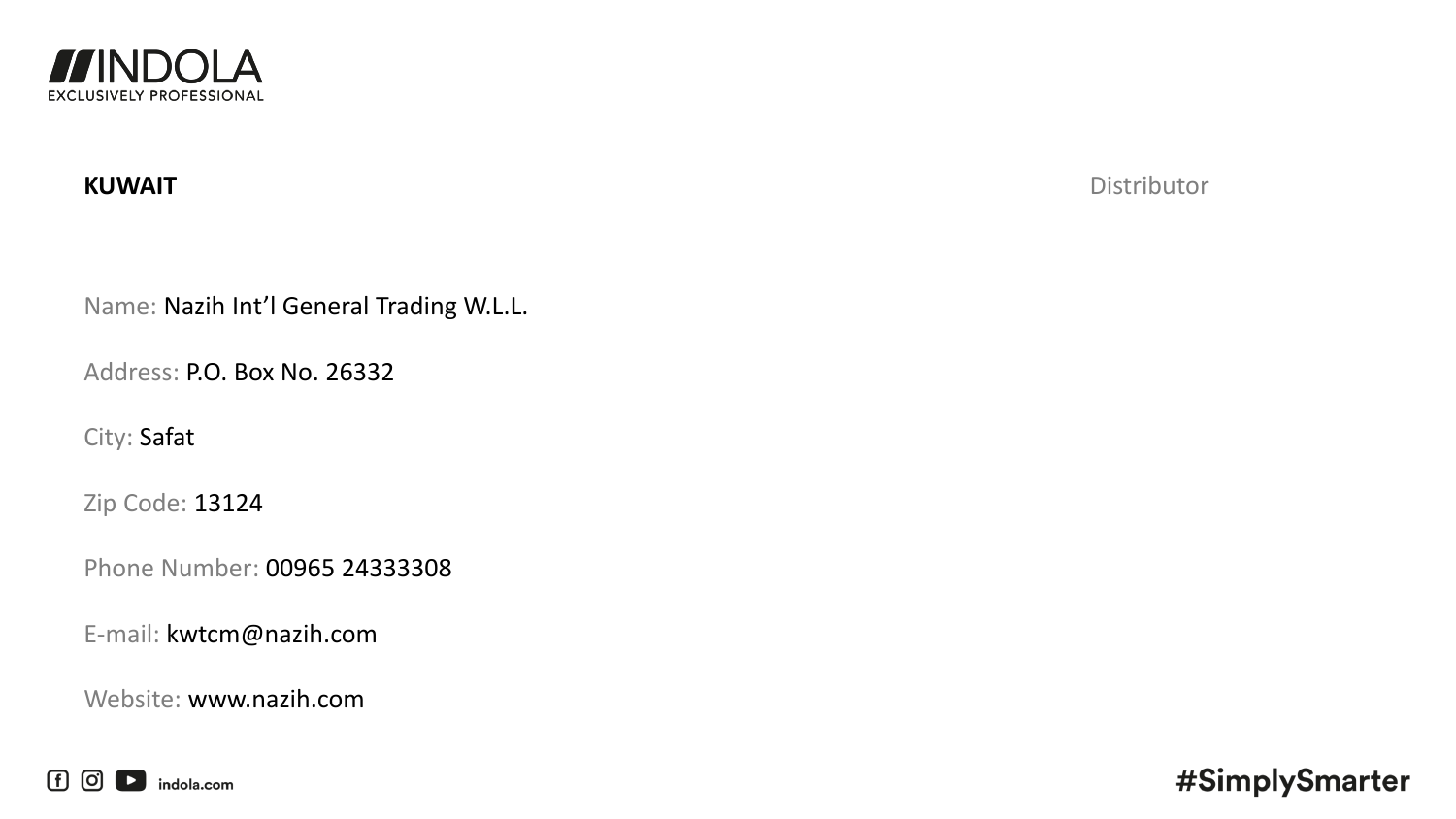

**OMAN** Distributor

Name: Al Nazih United LLC

Address: College St.Block No.2/17, Al Kuwair, P.o. Box.3867

City: Muscat

Phone Number: 00 968 246 93817

E-mail: omanmg@nazih.com

Website: www.nazih.com

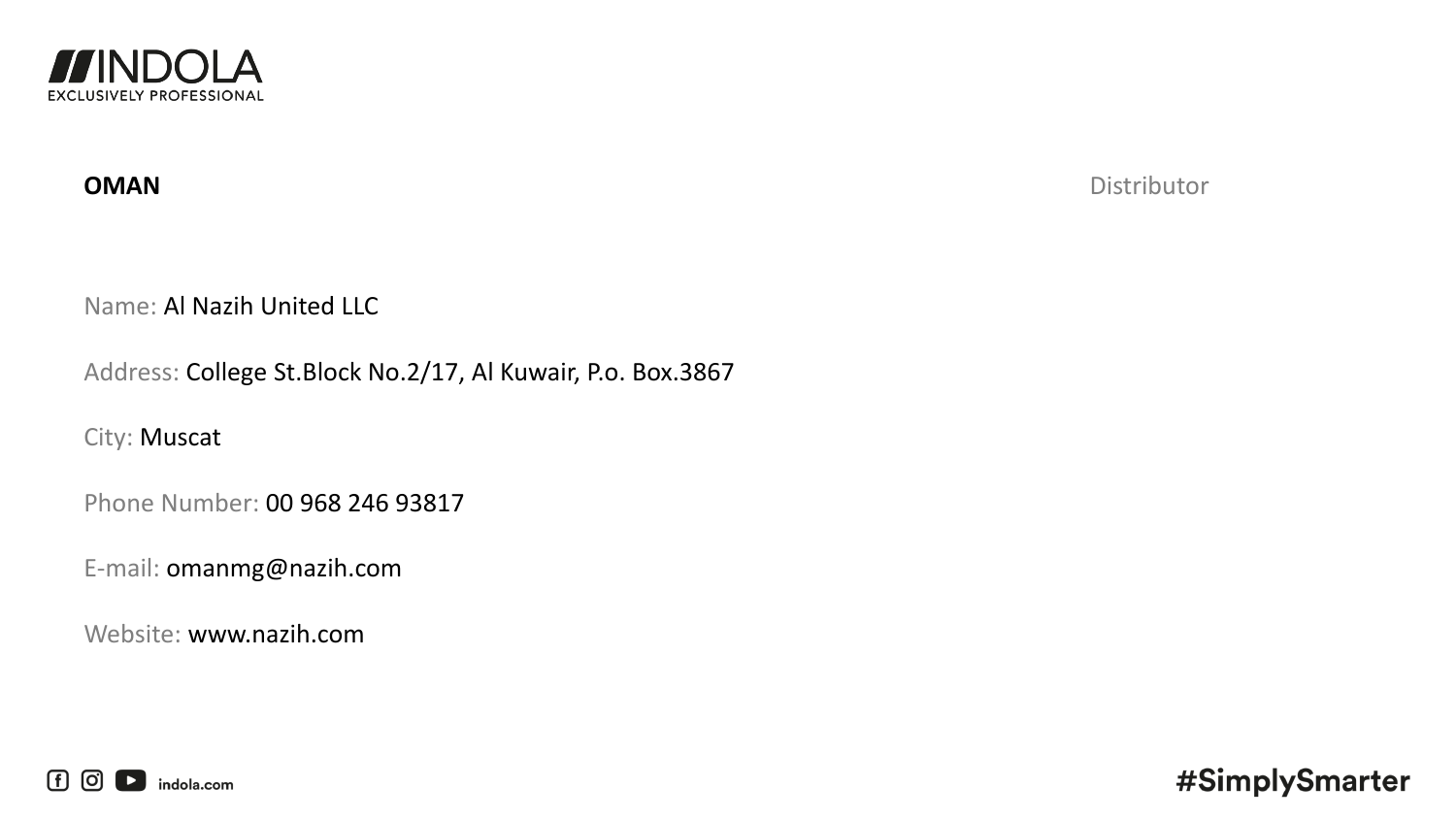

**BAHRAIN** Distributor

Name: Nazih Palace General Trading Co.W.L.L.

Address: P.O. Box.10782, Manama, Bahrain

City: Manama

Zip Code: 00973 17 251998

E-mail: bhcm@nazih.com

Website: www.nazih.com

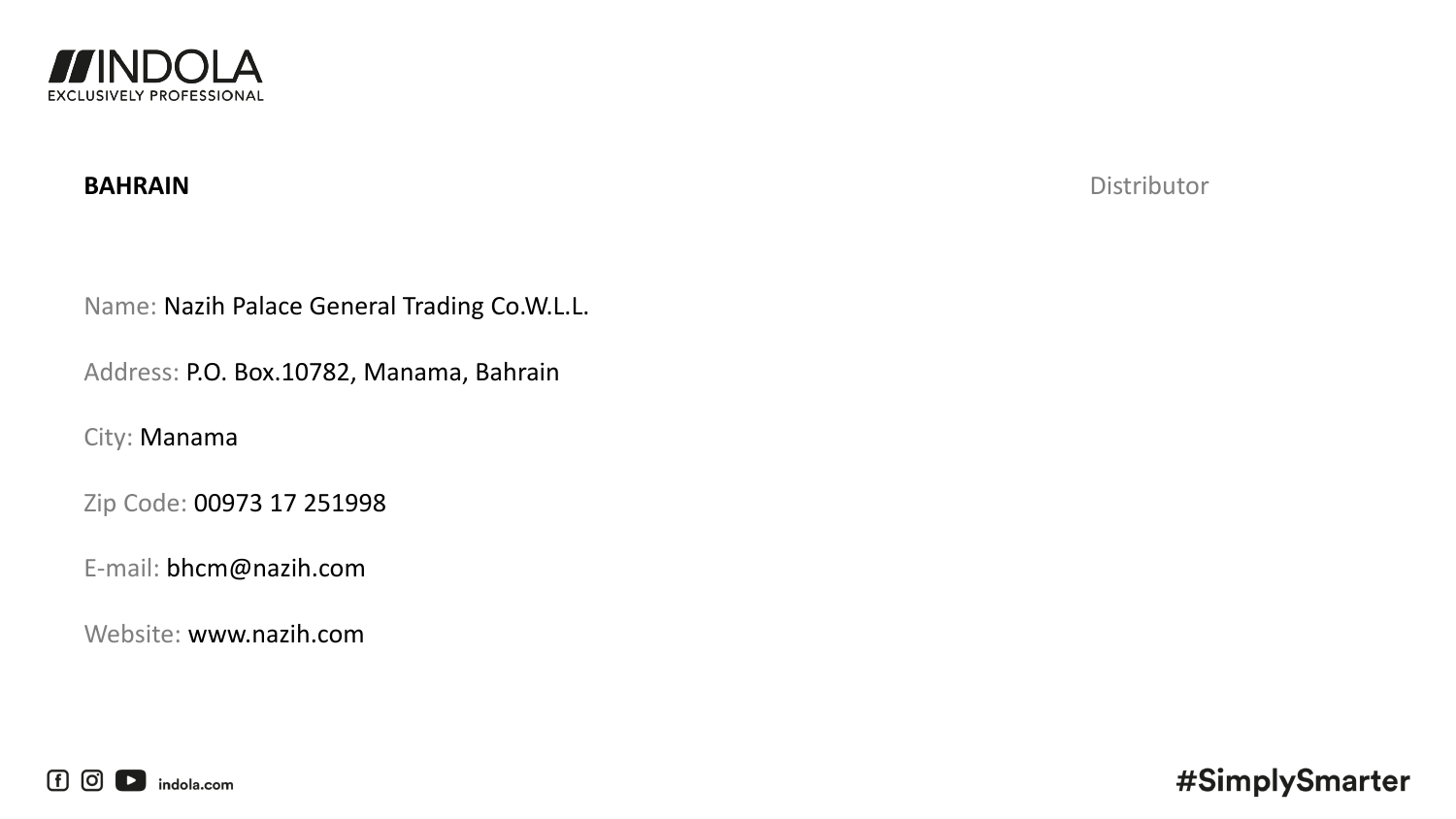

**QATAR** Distributor

Name: Al Nazih Trading Company W.L.L.

Address: P.O. Box No. 8407

City: Doha

Phone Number: 0097444373643-44 / 44328159

E-mail: qtrdsmg@nazih.com

Website: www.nazih.com

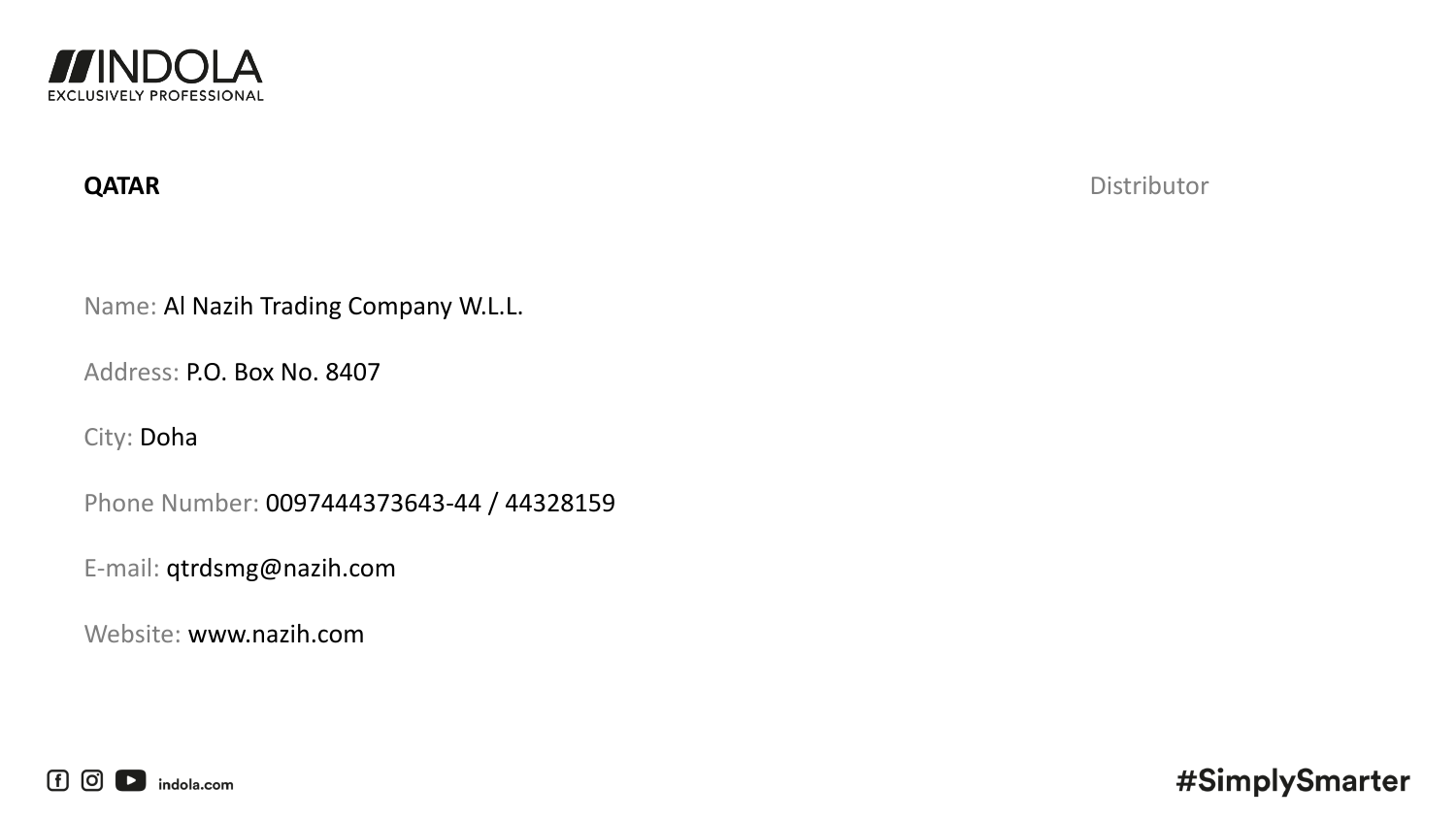

**ALGERIA** Distributor

Name: SARL COSMEKARN

Address: 05 Rue Souidi Mohamed

City: Oran

Zip Code: 31000

Phone Number: 213 41 21 22 50

E-mail: amel.refsi@cosmekarn.dz

Website: www.cosmekarn.dz

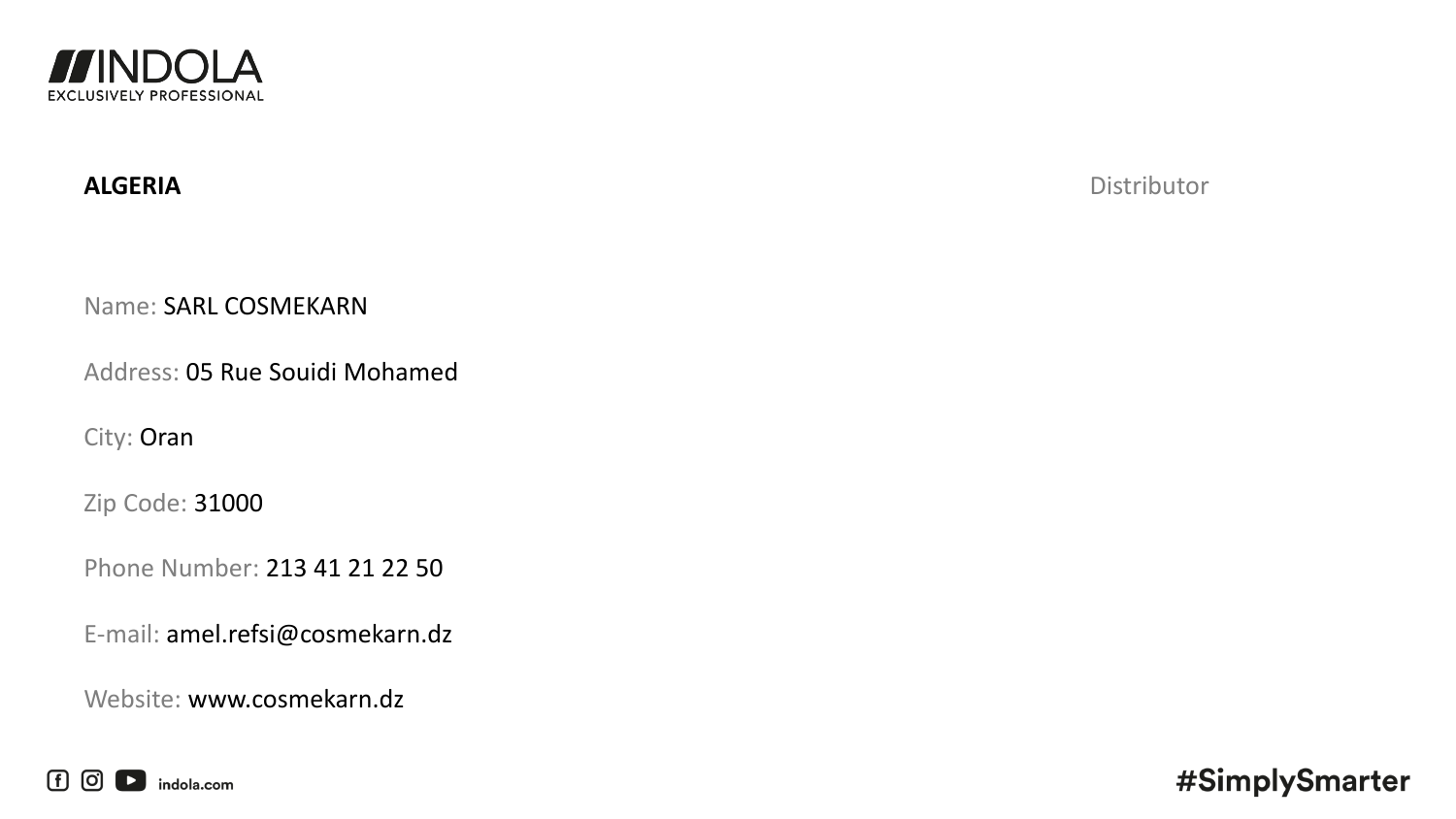

**PAKISTAN** Distributor

Name: KayBee Import Ent.

Address: A – 182, Block 2, PECHS, Tariq Road

City: Karachi

Zip Code: 75400

Phone Number: 0092 21 4554662

E-mail: info@premiergroup.com.pk

Website: www.facebook.com/SchwarzkopfProfessionalPakistan/

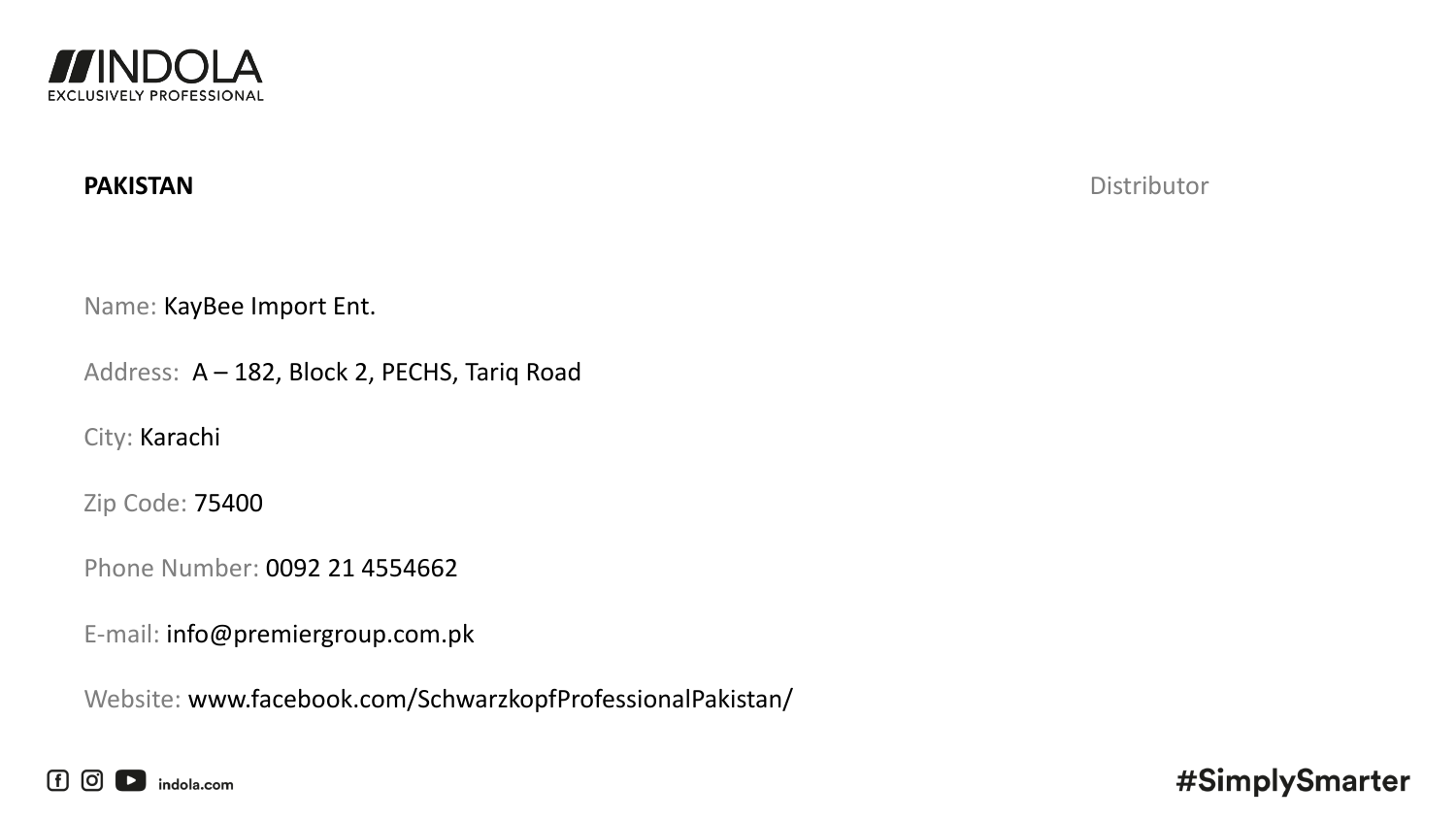

## **SOUTH AFRICA** Henkel office

Name: Henkel South Africa

Address: 55 Potgieter Street, Alrode Extension 4, Gauteng

City: Johannesburg

Phone Number: 0027 011 617 2400